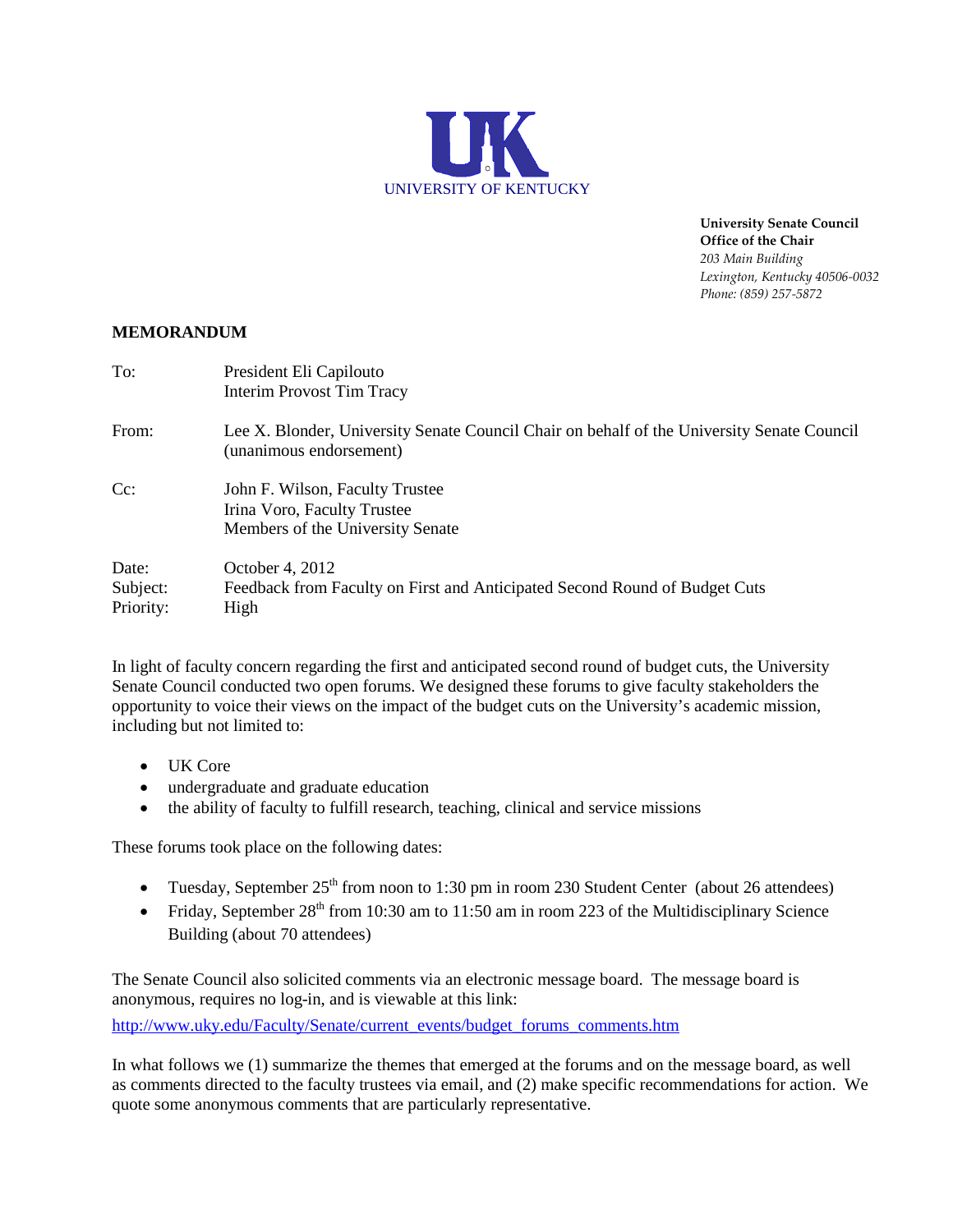## **A. Summary of Themes**

- 1. Transparency and Consultation. An overarching theme among faculty is frustration regarding the lack of transparency and consultation with respect to budgetary decisions and strategy. Many feel disadvantaged because they have had little to no information on the exact nature of the budget, when the second round of cuts will be exacted, and whether they will have any role in the process. Likewise, faculty noted that the budget "crisis" has led to reduction in personnel and resources, without clear recognition of the dire impact on the educational mission. One electronic comment poster stated "it is already difficult to accomplish simple tasks around my department, such as getting copy machines unjammed, finding someone to help a student, and debugging IRIS or blackboard. This is time that I cannot devote to teaching, research and service, and is probably more expensive for UK than the funds saved by the layoffs." Faculty pointed out that if taxpayers want to get a quality product, then it will require a concerted effort by University administration to talk to the faculty about what that will take and to listen to the faculty regarding the consequences of proposed cuts at the college and departmental level.
- 2. Vision and Understanding. Professors who have been teaching at UK for decades, and who have served as department chairs and associate deans, stated that the budget process was lacking in vision, poorly managed, and potentially disastrous for the University. A number of faculty attested that if the planned 4.2% cuts to academic units are enacted, undergraduate and graduate education will be severely compromised. With limited options, deans will have to make the difficult choice of firing staff, teaching assistants (TAs), or lecturers. In one college, the Advisory Committee may ask faculty to sacrifice merit raises to save lecturer positions and the national reputation of the program. Forum participants failed to see evidence that the higher administration recognizes the personnel and infrastructure required to enable faculty to perform as scholars who bring cutting-edge research and artistic achievement into the classroom. Some programs, facing the loss of their operating budget, anticipate being forced to dismiss most non-tenure-track faculty and to sacrifice open positions, no matter how vital they may be to the academic integrity of the unit.
- 3. "False Crisis." Faculty recognize that the reduction in state government support represents a small part of the budget cutback. As such, they feel that the current crisis is largely due to presidential priorities including new spending proposals in excess of \$50 million: a debt service fund of \$15 million, strategic initiatives, scholarships, and a 5% merit raise pool. These constitute recurring dollars. Some faculty questioned the wisdom of such decisions and expressed frustration that calls for moderation have for the most part been ignored. At the same time, faculty voiced concern about (1) the justification for past and future reductions in force, and (2) the increase in the size of the first year class in the absence of adequate resources and personnel to teach and provide services such as advising. Many wish to see the salaries and benefits perks of top administrators trimmed in the interest of fiscal responsibility. Some argued that in spite of a need for building and infrastructural improvements and raises, the consequences of these budgetary set-asides are so dire in terms of their effects on the academic mission that they are neither justified nor reasonable.
- 4. Impact on Graduate Programs. Faculty expressed consternation that there is little understanding of what graduate programs do for UK, their impact on the state, and why UK must remain a leader in graduate education. As an example, of nearly 200 doctoral alumni produced by just one department in the last four decades, 20 are academic leaders in institutions in Kentucky. It is widely envisioned that the second round of budget cuts will necessitate widespread elimination of TA positions and that this will negatively impact both graduate and undergraduate education. Nationally ranked departments will no longer be capable of attracting the best and brightest graduate students, and sections and courses taught by TAs will be eliminated at high cost to undergraduates and faculty. Many faculty implored the administration and the Board of Trustees to understand that UK's graduate and professional training programs play a vital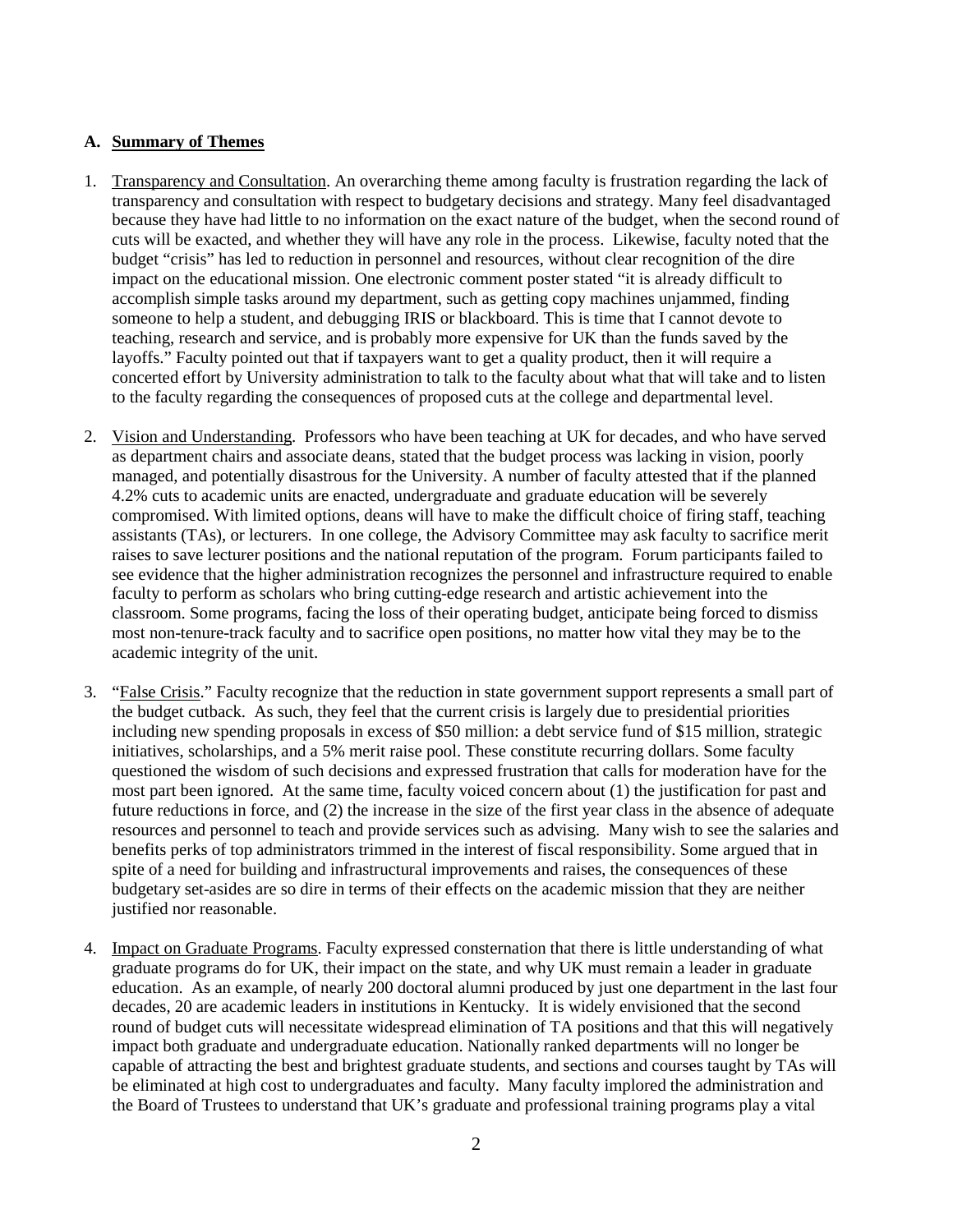role in the Commonwealth. In addition, they predicted that the larger educational infrastructure will be crippled if we proceed on the planned course.

- 5. Impact on Undergraduate Programs. Faculty expressed anger regarding the administration's publicized focus on excellence in undergraduate education while at the same time stripping funding from educational units. Many see the increase in enrollments combined with reduction in resources, staff, and faculty as undermining the quality of undergraduate education. Regular and Special Title Series faculty as well as lecturers and TAs are "knocking themselves out" – packing classrooms and trying to be upbeat, motivating, and inspirational – knowing that UK needs those tuition dollars to secure jobs and resources. The expression "butts in seats" is widely used to describe the current direction of undergraduate educational priorities as promoted by the administration's policies. Many feel that the UK Core in particular, a program that faculty and administrators put years of effort into developing and implementing, is in jeopardy. One faculty member characterized the blow as "death by one thousand cuts." Faculty noted the growing difficulty facing departments in providing the UK Core requirements to an increasing number of students. In addition, the expansion of class sizes resulting from increased enrollments is causing some faculty to resort to peer grading to keep up with the workload.
- 6. Impact on Faculty Workload, Scholarly Productivity, and Evaluation. Faculty expressed concern about the impact of the budget cuts on issues related to workload, distribution of effort, performance evaluations, and tenure and promotion. As noted previously, budget cuts to academic units in the planned amount of 4.2 percent will result in: (1) lay-offs of key personnel, (2) faculty attrition without replacement, (3) increases in class size, and (4) cuts in TA positions and sections, with resultant demands on the remaining faculty to increase teaching loads or clinical activity at the expense of research and service. Faculty also noted that they are being required to do more administrative and secretarial work without compensation. Faculty remarked that budget cuts have undermined research and education by eliminating funding sources that support speaker series, faculty travel to conferences, and collaboration with colleagues at other institutions. Under the budget cuts, tenured and tenure-track faculty will have less time and resources to devote to scholarly activity, which will threaten career advancement as well as the national ranking of programs and the University.
- 7. Athletics and Healthcare. In spite of the increased contribution of UK Athletics to scholarships this year, faculty feel that more could be done. Others are concerned about UK Healthcare debt, whether the debt is serviceable, and the future of the academic physician given the revised practice plans and productivity measures being promulgated in the College of Medicine.
- 8. Libraries. Faculty are distressed about the impact of cuts to the Libraries with respect to the book budget, the availability of materials for teaching and research, and faculty and staff positions. They commented that it is no longer possible to continue to build notable collections in the face of substantial budget reductions.
- 9. Scholarships. Participants questioned the rationale for directing an ever increasing part of the budget to merit scholarships, irrespective of student need. Furthermore, in spite of increasing enrollments in general and of gifted students in particular, participants noted that there is little investment in programs to support the education of such students. Faculty asked: "What are we telling those students and parents while we simultaneously offer them less?"
- 10. Future Budget Model. One faculty member expressed the reservations voiced by many regarding a budget model that rewards academic units based on the number of student credit hours generated.

This will have several consequences, none of them good. Decisions will no longer be based on academic quality or the idea that a comprehensive flagship university should offer a full range of